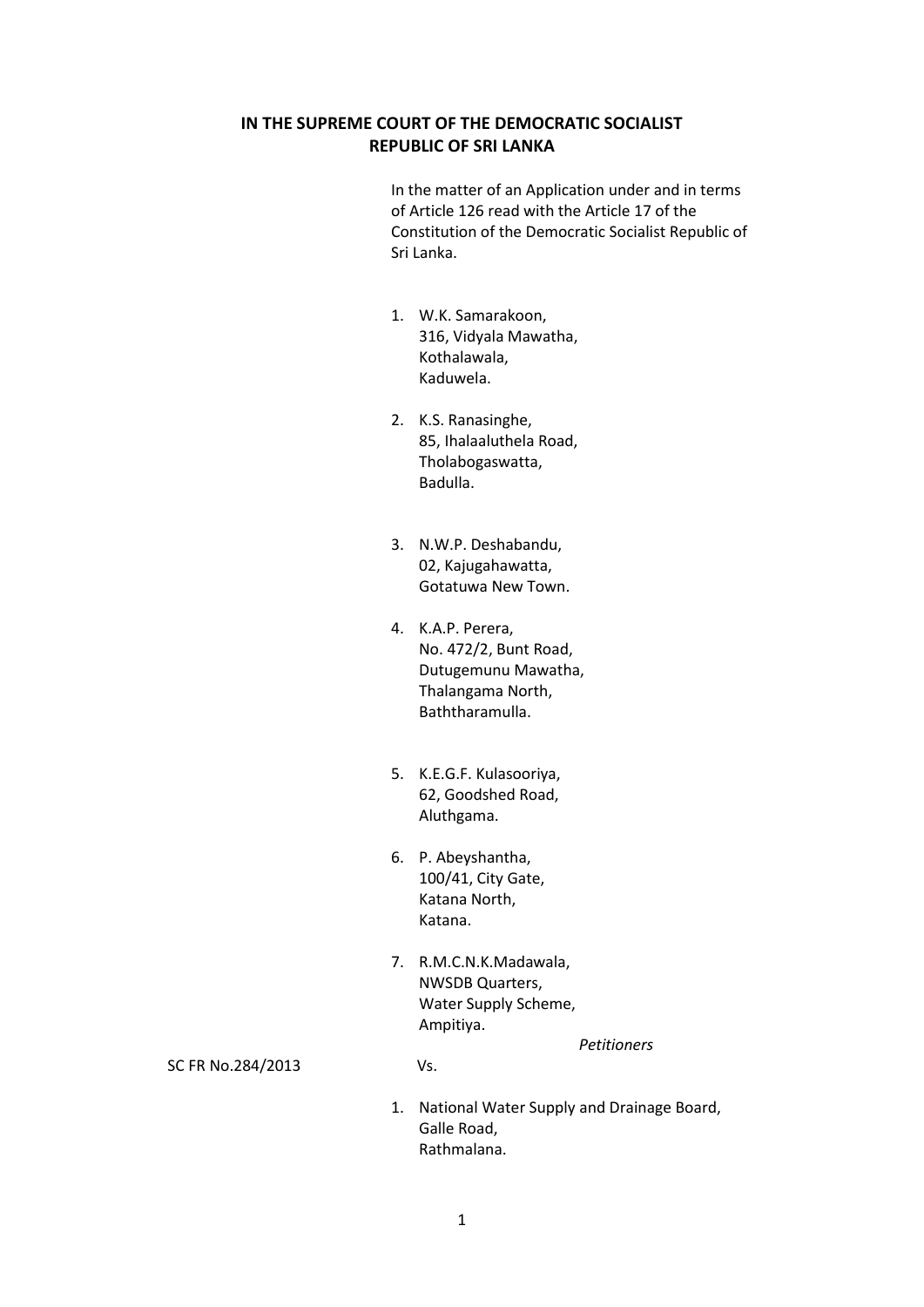- 2. General Manager, National Water Supply and Drainage Board, Galle Road, Rathmalana.
- 3. Additional General Manager, (Human Resources and Industrial Relations), National Water Supply and Drainage Board, Galle Road, Rathmalana.
- 4. Deputy General Manager, (Human Resources ), National Water Supply and Drainage Board, Galle Road, Rathmalana.
- 5. K.L.L. Premanath, No. 21,/3, P.B. Alwis Perera Mawatha, Katubedda, Moratuwa.

Formerly

General Manager, National Water Supply and Drainage Board, Galle Road, Rathmalana.

6. H. Ariyasena, "Senani", Jalthara, Ranala. Formerly

> Deputy General Manager, (Human Resources), National Water Supply and Drainage Board, Galle Road, Rathmalana.

- 7. The Secretary, Ministry of Water Supply and Drainage, 35, New Parliament Road, Pelawatta, Battaramulla.
- 8. Sarath Chandrasiri Vithana, Additional Secretary (Administration and Finance)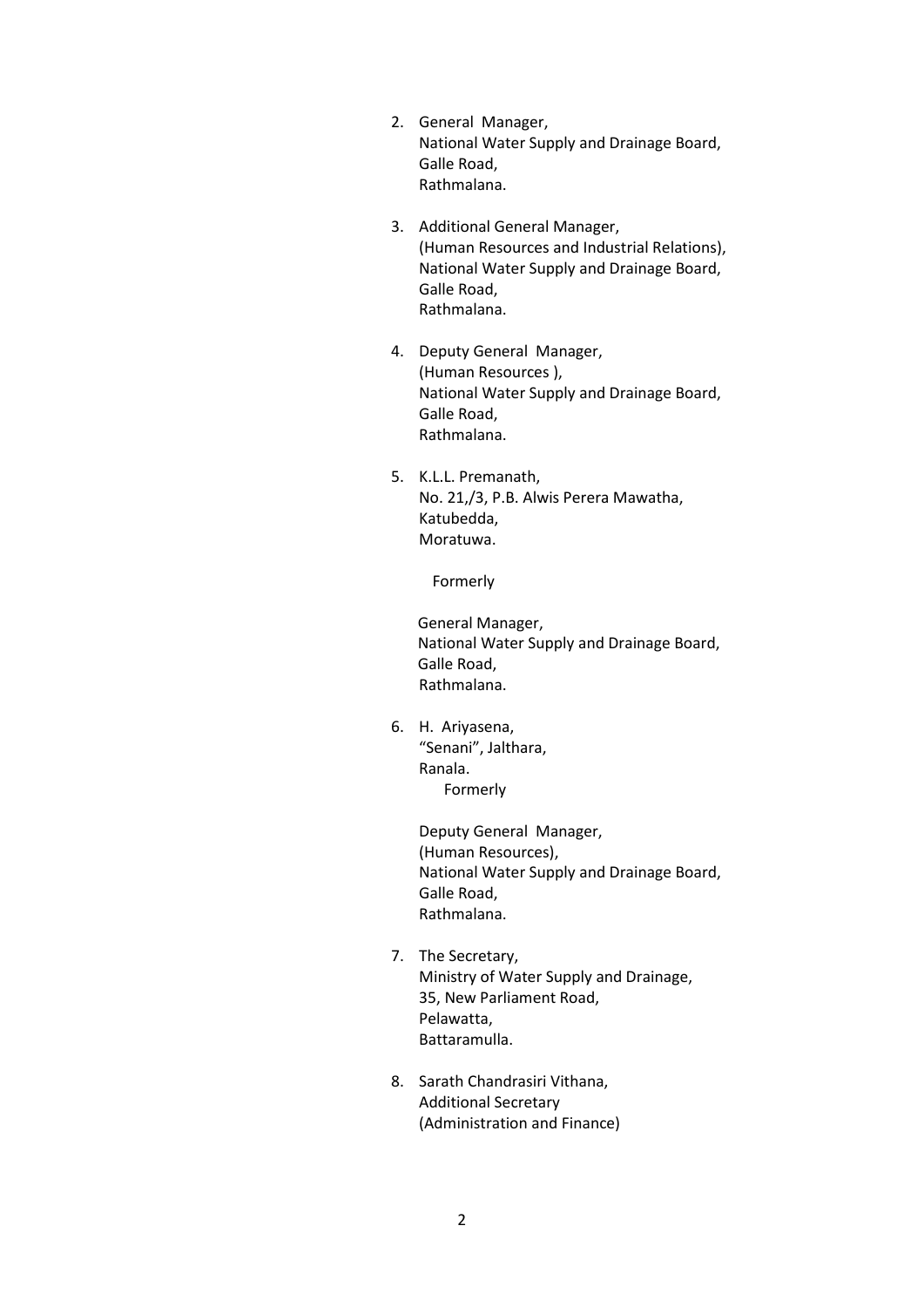Ministry of Water Supply and Drainage, 35, New Parliament Road, Pelawatta, Battaramulla.

- 9. Commissioner General of Labour, Labour Secretariat, Narahenpita.
- 10. D.A.Y. Wickramanayake, Regional Support Centre, (Western-South) of the National Water Supply & Drainage Board, Galle Road, Mt. Lavinia.
- 11. Hon. Attorney General Attorney General's Department Colombo 12.

#### *Respondents*

- 12. A.L.P. Mohomed, No. 151, Allen Avenue, Dehiwala, NWS & DB Scheme, Dehiwala.
- 13. D.A.D.V. Duwearachchi, No. 83, Main Road, Athurugiriya.
- 14. R.D. Gunapala, "Pawan", Goyambokka, Tangalle.
- 15. S.U.K. Wijeweera, No. 53/9, Polgahawela Road, Kegalle.
- 16. C.J. Gamage, 100/C, Railway Avenue, Diyathalawa.
- 17. U.L. Geeganage, No. 52, Weda Mawatha, Gorakana, Keselwatta, Panadura.
- 18. P.P. Samarathunga, No. 2/7/59, Shanthi Mawatha,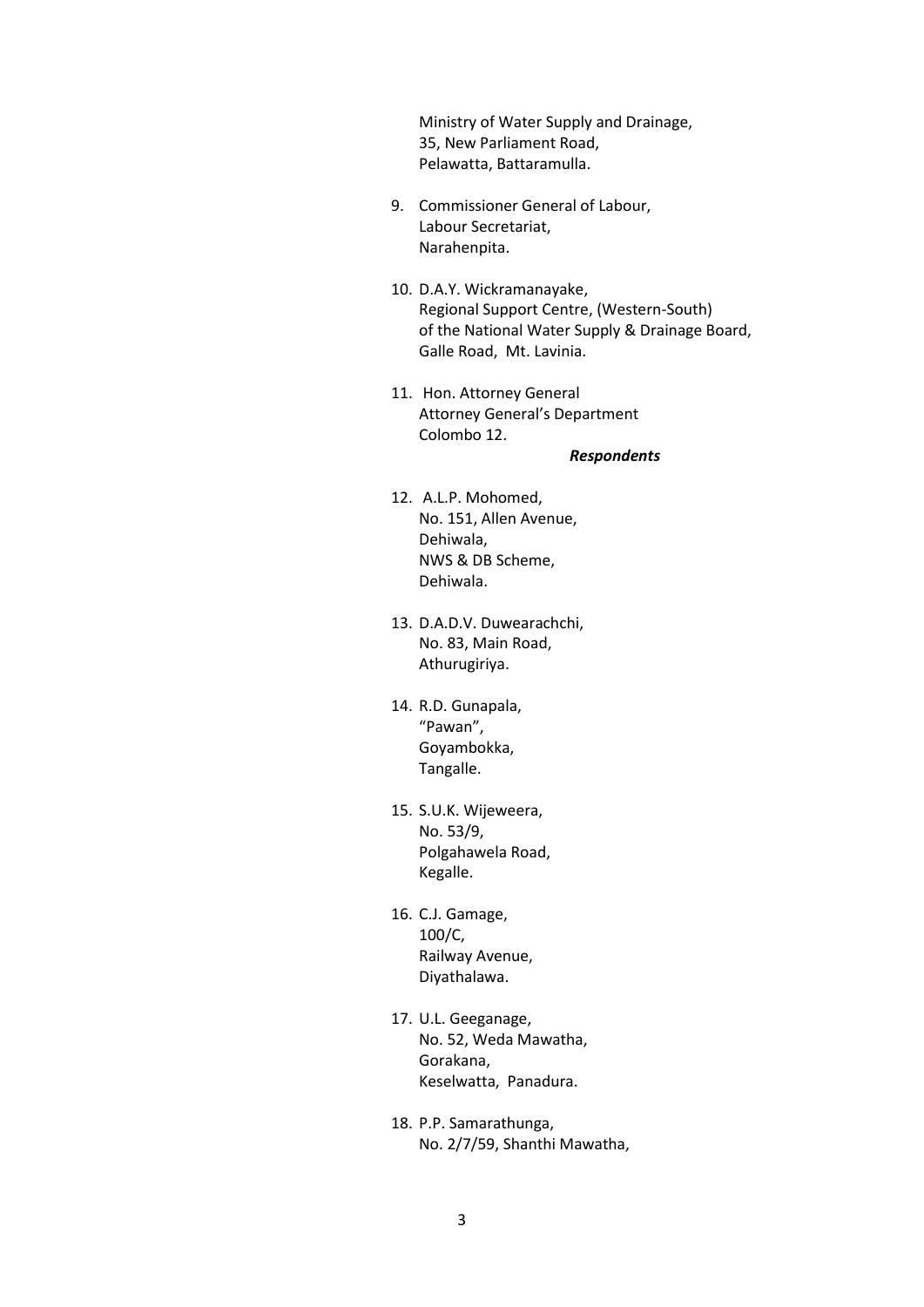|                                                |                      | Bandarawatta,<br>Gampaha.<br>19. M.A.D. Gajanayake, "Gajamini",<br>Agarawela Junction,<br>Akuressa, Matara.                                                                                                               |
|------------------------------------------------|----------------------|---------------------------------------------------------------------------------------------------------------------------------------------------------------------------------------------------------------------------|
|                                                |                      | 20. P. Gunasinghe,<br>No. 63,<br>Gemunu Mawatha,<br>Bangalawatta,<br>Kottawa, Pannipitiya.                                                                                                                                |
|                                                |                      | 21. H.E.A. Fernando,<br>No. 63/14,<br>Kadawatha Road, Ragama.                                                                                                                                                             |
|                                                |                      | 22. P.V.H. Suranga,<br>"Gunadam Sewana",<br>Siyambalagahawatta, Pepiliyawela.                                                                                                                                             |
|                                                |                      | 23. U.W.S.K. Nawarthna, No. 29/1,<br>Aluwiharayagama Para,<br>Aluwiharaya, Matale.                                                                                                                                        |
|                                                |                      | 24. C.U.A. Anthony,<br>No. 375, Hekitta Road,<br>Hekitta, Wattala.<br><b>Added Respondents</b>                                                                                                                            |
| <b>BEFORE</b>                                  | ÷                    | K. Sripavan, C.J.<br>E. Wanasundera, P.C., J.<br>Priyantha Jayawardene, P.C., J.                                                                                                                                          |
| <b>COUNSEL</b>                                 |                      | Saliya Pieris with Anjana Ratnasiri for Petitioners<br>Rajiv Goonethilake, SSC. for 1 <sup>st</sup> , 2 <sup>nd</sup> Respondents and<br>Attorney General.<br>J.C. Weliamuna for $13^{th}$ – $24^{th}$ Added Respondents. |
| <b>ARGUED ON</b><br><b>WRITTEN SUBMISSIONS</b> |                      | 10.06.2016                                                                                                                                                                                                                |
| <b>FILED ON</b>                                | $\ddot{\phantom{a}}$ | 31.08.2016 by the Petitioners.<br>08.07.2016 by the Added Respondents                                                                                                                                                     |
| <b>DECIDED ON</b>                              | :                    | 23.09.2016                                                                                                                                                                                                                |

# **K. SRIPAVAN, C.J.,**

The Petitioners are presently functioning as the "Senior Engineering Assistants (Civil)" of the National Water Supply and Drainage Board (hereinafter referred to as the "Board"). The Petitioners state that in the year 2010, the First Respondent Board called for applications for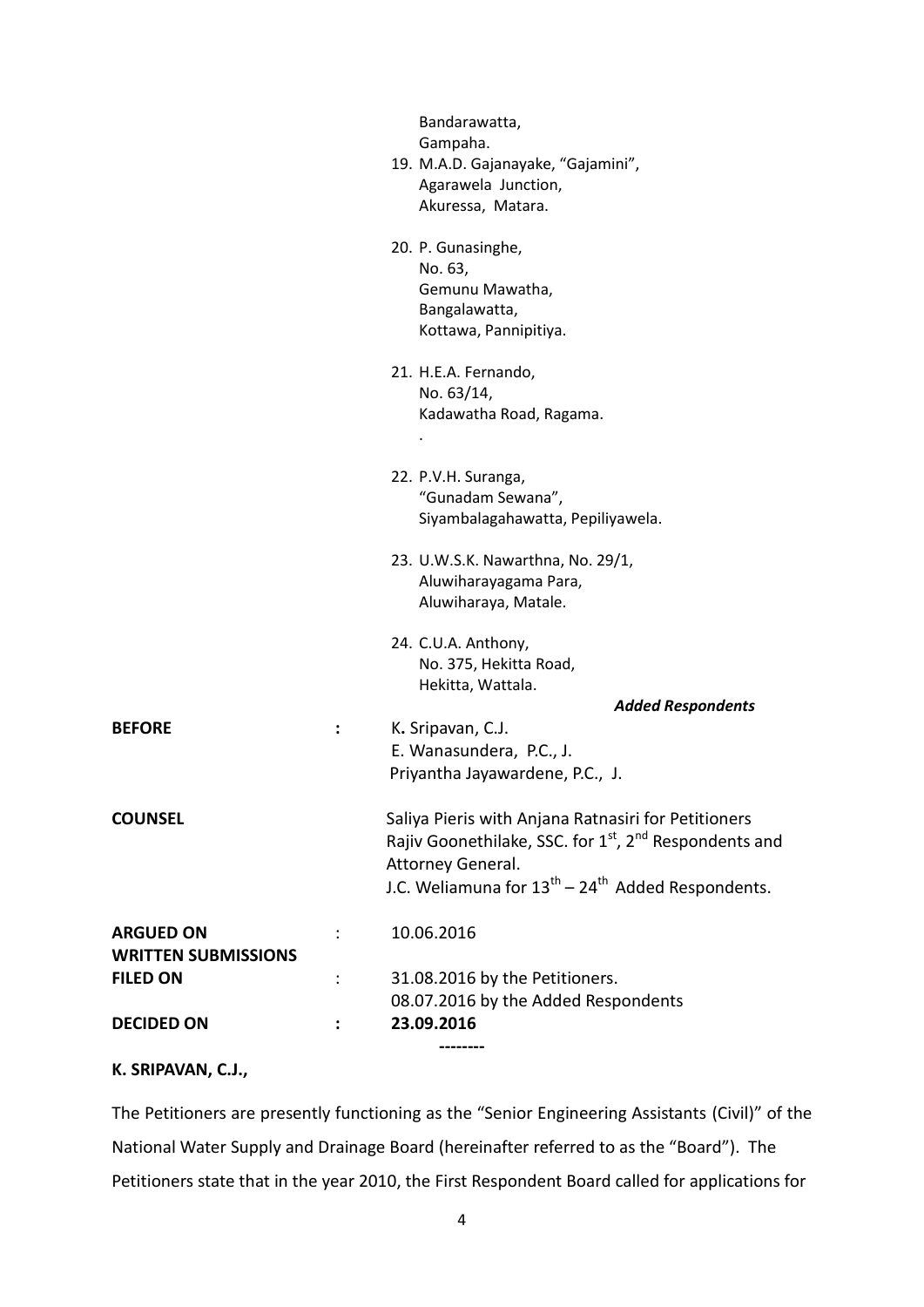the post of "Engineer Class II (Civil)" from the Engineering Assistants Special (Civil). The Petitioners and the  $10^{th}$  Respondent were among the applicants and according to the mark sheet issued by the Board of Interview for the post of "Engineer Class II (Civil)" all of them secured 86 marks. Thus, the Petitioners and the  $10<sup>th</sup>$  Respondent were placed in the merit order of 40. The Petitioners alleged that after the marks were released, the First Respondent decided to grant priority to candidates who had obtained a qualification in Government Technical Officers Third Examination and those candidates were given Five marks in addition and promoted to the post of "Engineer Class II (Civil)". Some of the candidates who were promoted to Engineer Class II (Civil) were in fact obtained less marks than the Petitioners at the interview. The Petitioners at Paragraph 12 of the Petition state that all the candidates who were promoted in the first batch by 15.09.2011 were candidates who received five preferential marks in addition to the marks given by the Board of Interview. The Petitioners, however, did not challenge the promotion of the said candidates at the appropriate stage. On the same day, "Engineer Class II (Civil)" was abolished and replaced by the post of "Engineer Class I (Civil)".

The Petitioners claim that a Second Batch of candidates were promoted in January 2012 based on the marks of the same interview. Thereafter, a Third Batch of candidates were promoted to the post of "Engineer Class I (Civil)" in March 2012 based on the marks of the same interview. Thus, pursuant to the interview held in December 2010/January 2011, three batches were promoted in September 2011, January 2012 and March 2012. The Petitioners did not make any complaints to Court regarding the promotions of these candidates on three different occasions.

The Petitioners contend in Paragraph 15 of the Petition that on 29.11.2012, the  $10^{th}$ Respondent and the Petitioners made a complaint to the Department of Labour regarding the grave injustice caused to them by the Second Respondent, depriving their promotions to the post of "Engineer Class I (Civil)". However, on a previous occasion, the  $10^{th}$  Respondent had lodged a separate complaint to the Commission of Labour and based on the said complaint, it was recommended to the Second Respondent that the  $10^{th}$  Respondent should be promoted to the Rank of "Engineer Class I (Civil)"without causing any prejudice to her seniority.

5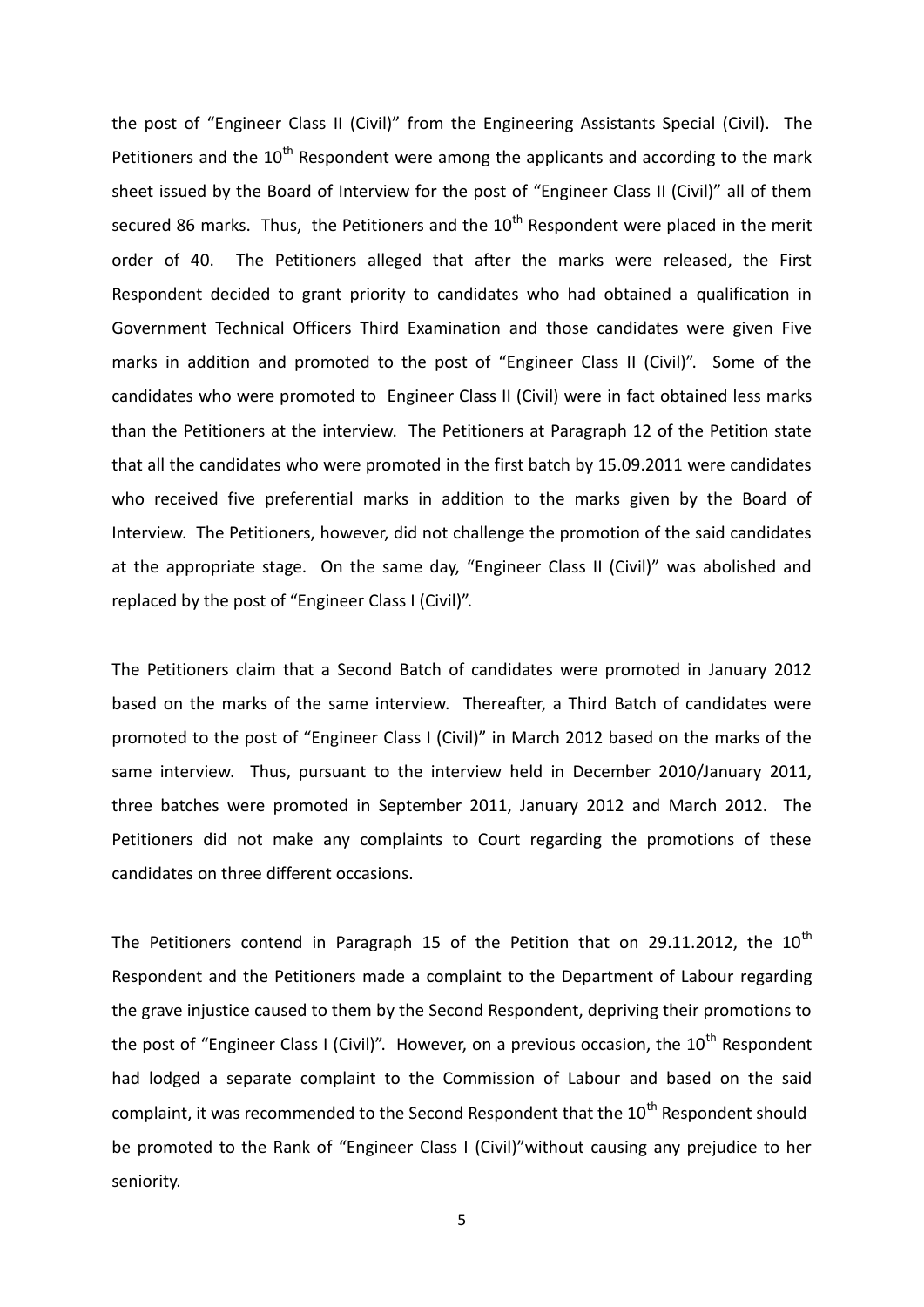The Second Respondent, in his affidavit dated 02.03.2015 states that the Commissioner of Labour having considered the fact that the  $10<sup>th</sup>$  Respondent had covered up the position of "Engineer Class I (Civil)" for a period of three years made a recommendation dated 15.10.2012 to place the  $10^{th}$  Respondent in the post of "Engineer Class I (Civil)". Thus, the  $10<sup>th</sup>$  Respondent was so placed on 10.07.2013 on the directive of the line Ministry and on the decision of the Board of Directors of the First Respondent based on the recommendation of the Commissioner of Labour.

It was thereafter, the Petitioners filed this application seeking a direction on the First to Fourth Respondents, to promote the Petitioners to the post of "Engineer Class I (Civil)" with effect from 10.07.2013 together with arrears of salary and other benefits with effect from 10.07.2013, on the basis that the Petitioners and the  $10<sup>th</sup>$  Respondent obtained the same marks at the interview, namely 86 Marks, and placed at 40 in the Order of Merit.

Learned Counsel for the  $13<sup>th</sup>$  -24<sup>th</sup> added Respondents as averred in Paragraph 20 of the affidavit of the  $13<sup>th</sup>$  Respondent dated 06.11.2014 argued that the Petitioners cannot, seek promotions based on the applications called in 2010 and interviews held in 2011. The Circular No. 58/2001 dated 03.12.2001 marked as **13R(4)(a)** relating to the validity period of an interview/written test/trade test for recruitments/promotions has been repealed by Circular No. 12/2012 dated 10.14.2012marked as **13R(4)(b).**

Thereafter, the Board of Directors of the  $1<sup>st</sup>$  Respondent has taken a decision to keep the waiting list for a period of one year with the date of approval obtained from the Secretary of the Ministry/Board of Directors or the Chairman of the Board. The said Board Paper and decision of the Board have been produced marked as **13R(4)(c**). The said Board decision confirms the decision contained in the said circular marked as **13R(4)(b).**

Counsel further submitted that the Petitioners were well aware of such one year validity period as borne out by Paragraph 5 of their document marked as **P16** and annexed to the Petition. It is on this basis, Counsel submitted that any promotions of the Petitioners to "Engineer Class I (Civil)" would violate the documents marked as **13R4(b), 13R4(c)** and **P16**  and argued that any vacancies that may have arisen after the one year validity period be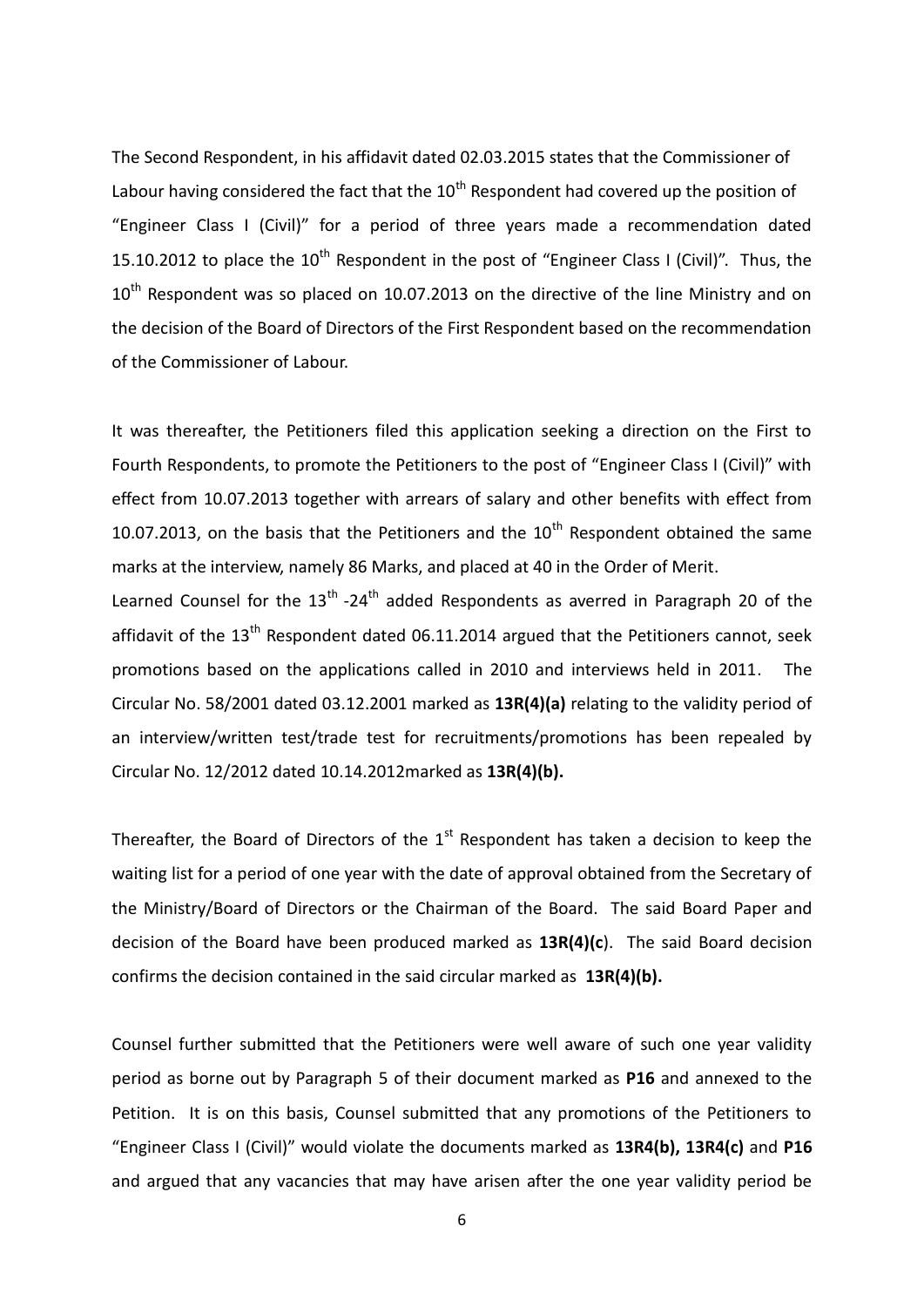filled holding fresh interviews. This averment of the  $13<sup>th</sup>$  Respondent contained in Paragraph 20 of his Affidavit dated 06.11.2014 has been denied by the Petitioners in Paragraph 3 of their Counter Affidavit dated 27.04.2015. No satisfactory explanation has been offered by the Petitioners in respect of the several circulars issued by the Board and referred to in Paragraph 20. The Petitioners did not seek to set aside the promotion of the  $10^{th}$ Respondent.

While I agree that a Government Authority or a Statutory Board will have to deal with all persons with regard to their appointment, promotion, transfer or dismissal in conformity with the standard norms which are not arbitrary, irrational, capricious or unreasonable, it should not act illegally violating its own circulars in order to avoid discrimination.

If the Board has shown some favour to the  $10<sup>th</sup>$  Respondent then, this Court cannot compel the Board to commit another illegality to show favour to the Petitioners in the same way on the ground that both the Petitioners and the  $10<sup>th</sup>$  Respondent obtained same marks at the interview. This would amount to violating the Circulars of the Board restricting the validity period of results of an interview for a period of one year only. Considering the applicability of Article 14 of the Indian Constitution, which is corresponding to Article 12 of our Constitution, in the case of *Ram Prasad* **Vs.** *Union of India AIR 1978 Raj 131,* it was observed that "*the guarantee under Article 14 cannot be understood as requiring the authorities to act illegally in one case because they have acted illegally in other cases. No one can contest that a wrong must be extended to him as well in order to satisfy the provisions of Article 14".*

Sharvananda, C.J. considering the application of Article 12, in the case of *C.W. Mackie & Co. Ltd.* Vs. *Hugh Molagoda, Commissioner General of Inland Revenue and Others* (1986) 1 S.L.R. 300 held that Article 12 of the Constitution guarantees equal protection of the law and not equal violation of the law. Thus, the learned Chief Justice was of the view that :-

*"The equal treatment guaranteed by Article 12, is equal treatment in the performance of a lawful act; via Article 12, one cannot seek the execution of an illegal act. Fundamental to this postulate of equal treatment is that it should be referable to the exercise of a valid right, founded in law in contradistinction to an illegal right which is invalid in law."*

7